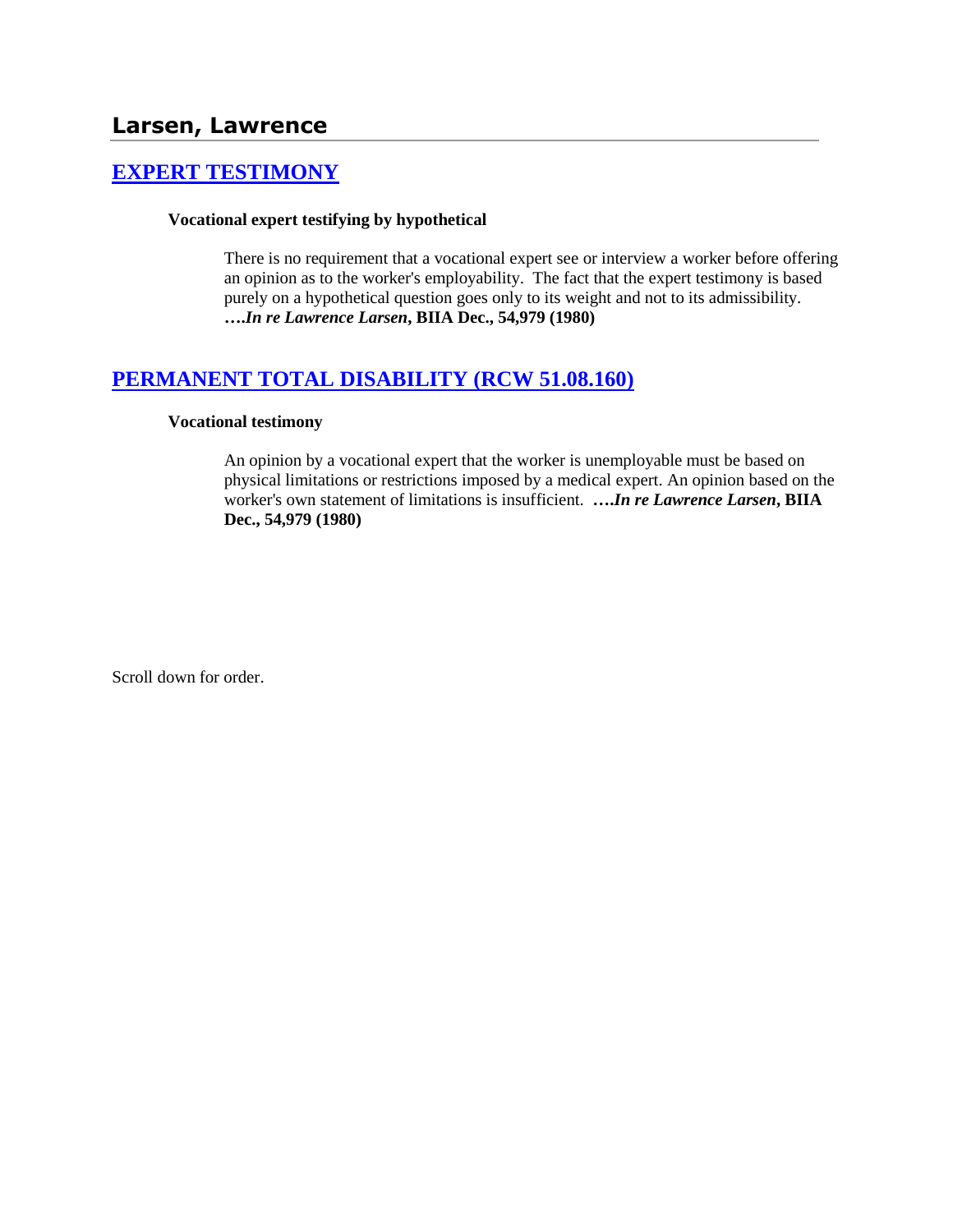### **BEFORE THE BOARD OF INDUSTRIAL INSURANCE APPEALS STATE OF WASHINGTON**

**)**

**IN RE: LAWRENCE A. LARSEN ) DOCKET NO. 54,979**

**CLAIM NO. H-183172 ) DECISION AND ORDER**

APPEARANCES:

Claimant, Lawrence A. Larsen Richter, Wimberley & Ericson, per Daniel P. Harbaugh

Employer, Robert Lukenbill None

Department of Labor and Industries The Attorney General, per C. Mark Casey, Assistant

This is an appeal filed by the claimant on July 23, 1979, from an order of the Department of Labor and Industries dated May 10, 1979, which awarded the claimant compensation for unspecified disabilities of 3% as compared to total bodily impairment, time loss as paid, and the claim was closed. **REVERSED AND REMANDED**.

# **DECISION**

Pursuant to RCW 51.52.104 and RCW 51.52.106, this matter is before the Board for review and decision on a timely Petition for Review filed by the Department of Labor and Industries to a Proposed Decision and Order issued by a hearing examiner for this Board on April 11, 1980 in which the order of the Department dated May 10, 1979 was reversed, and the matter remanded to the Department with direction to enter the claimant on the pension rolls as a totally disabled worker.

The issue presented by this direct appeal is the extent of the claimant's permanent disability on or about May 10, 1979, attributable to an industrial injury of July 9, 1977. It is the claimant's theory of the case that he has been rendered unable to engage in gainful employment as the result of the combined effects of his injury of July 9, 1977, consisting of a cervical strain, and a prior industrial injury to the low back of December 29, 1973, consisting of a low back strain.

To our analysis the medical evidence in this matter belies the claimant's contention that he is permanently and totally disabled. In this respect, we have given controlling weight to the testimony of the two orthopedists who testified in this matter inasmuch as it is within their special expertise where the claimant's physical complaints lie. The evidence affirmatively refutes any particular

1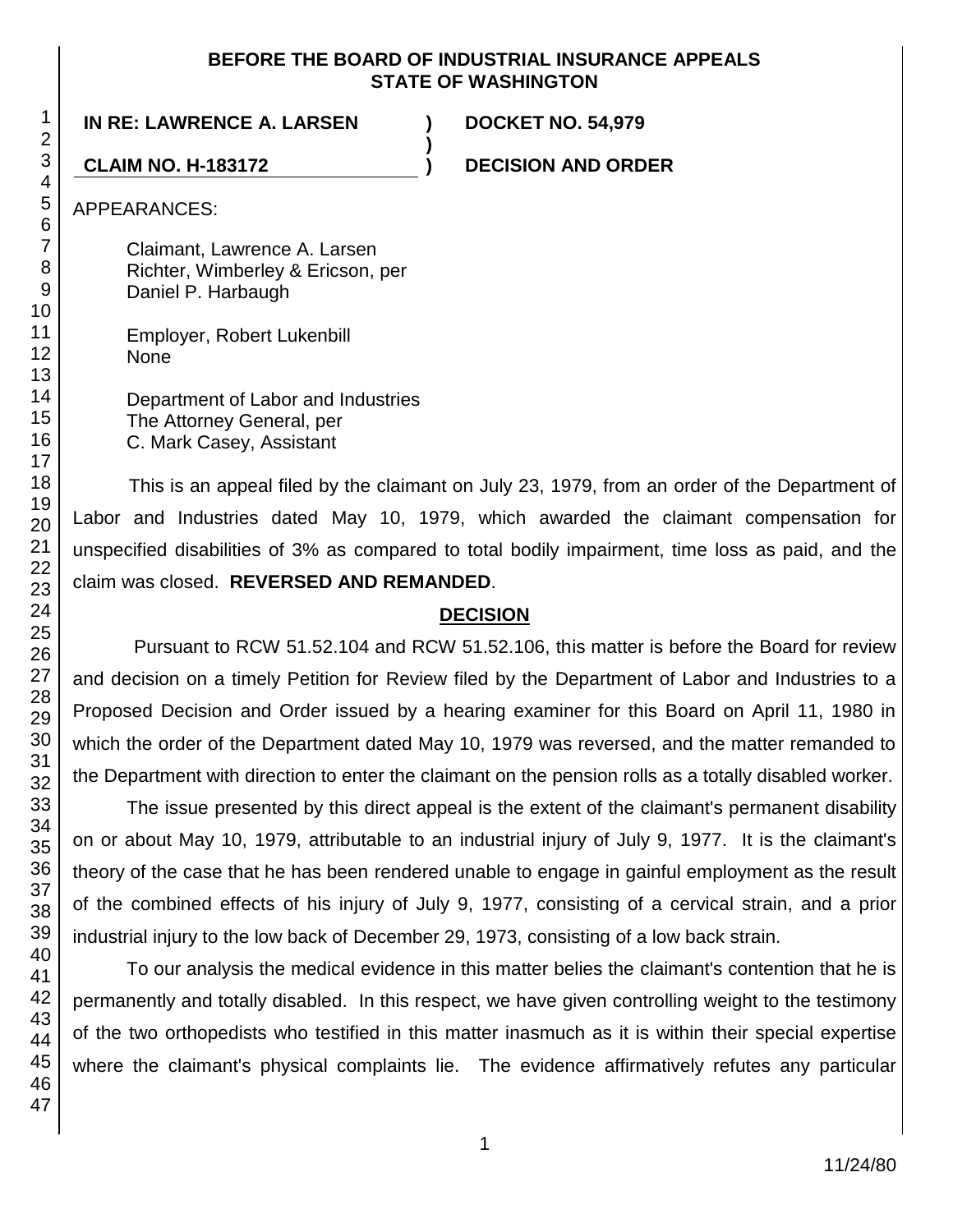disability of the low back. Dwight J. Cheff, D.C., who attended the claimant from a chiropractic standpoint for his injury of July 9, 1977, testified:

- "Q Based on your review of Dr. Dreyer's examinations and reports of what he had done for Mr. Larsen, did you feel that the low back condition that he had prior to the '77 injury was disabling?
- A No.
- Q Has that condition gotten any worse as you've see Mr. Larsen over the years, the low back condition I'm referring to?
- A No, it's been essentially the same."

By like token, Dr. Francis M. Brink, the claimant's treating orthopedist and his medical witness herein, testified in regard to the claimant's low back as follows:

- "Q What were your findings referable to the low back?
- A I couldn't find too much."

As for the claimant's cervical injury, it has not left him with any particular restrictions in regard to his upper body. Dr. Jack B. Watkins, orthopedist, described the strength through the claimant's shoulders and arms as being "excellent." The claimant has no neurological deficits, and all reflexes are normal. Dr. Watkins further found that muscle strength in the claimant's lower extremities was "excellent." Likewise, Dr. Brink testified that the claimant had no restrictions in regard to walking, standing or sitting. Both Drs. Brink and Watkins were of the view that the claimant could return to his usual occupation as a truck driver with the only limitation being to avoid heavy lifting on a repetitive basis. As a parenthetical note, we would point out that the opinion of the claimant's vocational expert, Mr. Lawrence R. Belka, that the claimant is unemployable in today's labor market was based upon physical limitations and restrictions which the claimant recited to him, rather than upon any physical limitations or restrictions which had been placed upon the claimant by a medical expert. Consequently, we consider that opinion to be of little moment. cf. Fochtman v. Department of Labor and Industries, 7 Wn. App. 286 (1972).

As for the extent of permanent partial disability resulting from the claimant's cervical injury, we accept the rating of Dr. Brink inasmuch as he was more familiar with the claimant's cervical disability than Dr. Watkins. Dr. Brink rated the claimant's cervical disability in Category II of Cervical and Cervico-Dorsal Impairments.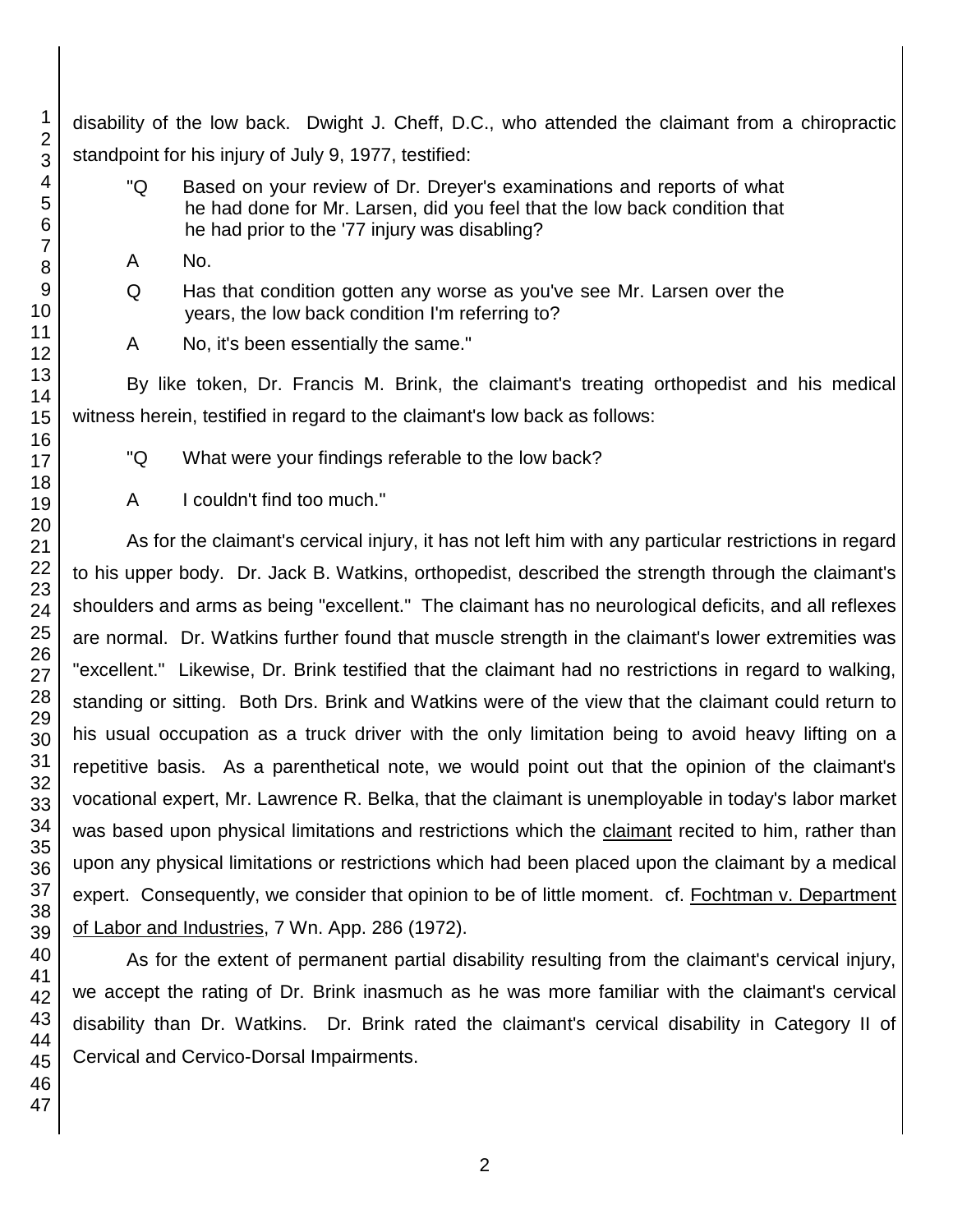As a final note, the hearing examiner's evidentiary ruling excluding the opinion of Dr. Dennis Pollack, the Department's vocational expert, as to the claimant's employability, is hereby overruled. Contrary to the argument advanced by the claimant, we do not read the Fochtman case as prescribing any rule relating to the competency of a vocational expert to testify. To our mind, the fact that Dr. Pollack did not personally see or interview the claimant and based his opinion on a hypothetical question, would go to the weight but not the competency or admissibility of his testimony.

### **FINDINGS OF FACT**

Based upon the record, the Board makes the following findings:

- 1. On July 26, 1977, the claimant filed an accident report with the Department of Labor and Industries wherein he alleged that he sustained an industrial injury to his upper body on July 9, 1977. His claim was allowed, time-loss compensation paid, and on May 10, 1979, the Department issued an order closing the claim with a permanent partial disability award of 3% as compared to total bodily impairment. On July 23, 1979, the claimant filed a notice of appeal to the Board. On August 2, 1979, the Board issued an order granting the appeal subject to proof of timeliness.
- 2. The Department's closing order of May 10, 1979, was not communicated to the claimant until May 22, 1979. July 21, 1979 was a Saturday and the next business day was Monday, July 23, 1979.
- 3. The claimant's injury of July 9, 1977, was medically diagnosed as a cervical strain. This injury did not aggravate a prior low back injury sustained by the claimant on December 29, 1973.
- 4. On or about May 10, 1979, when the Department closed this claim, the claimant's condition resulting from his industrial injury of July 9, 1977, was fixed, and his permanent partial disability attributable thereto was consistent with Category II of Categories of Permanent Cervical and Cervico-Dorsal Impairments. (WAC 296-20-240(2)).
- 5. The claimant is able to engage in gainful employment on a reasonably continuous basis.

# **CONCLUSIONS OF LAW**

Based upon the foregoing findings, the Board makes the following conclusions:

- 1. The Board of Industrial Insurance Appeals has jurisdiction of the parties and the subject matter of this appeal.
- 2. The claimant is not permanently and totally disabled within the meaning of the Workers' Compensation Act.
- 2 3 4 5 6 7 8 9 10 11 12 13 14 15 16 17 18 19 20 21 22 23 24 25 26 27 28 29 30 31 32 33 34 35 36 37 38 39 40 41 42 43 44 45 46 47

1